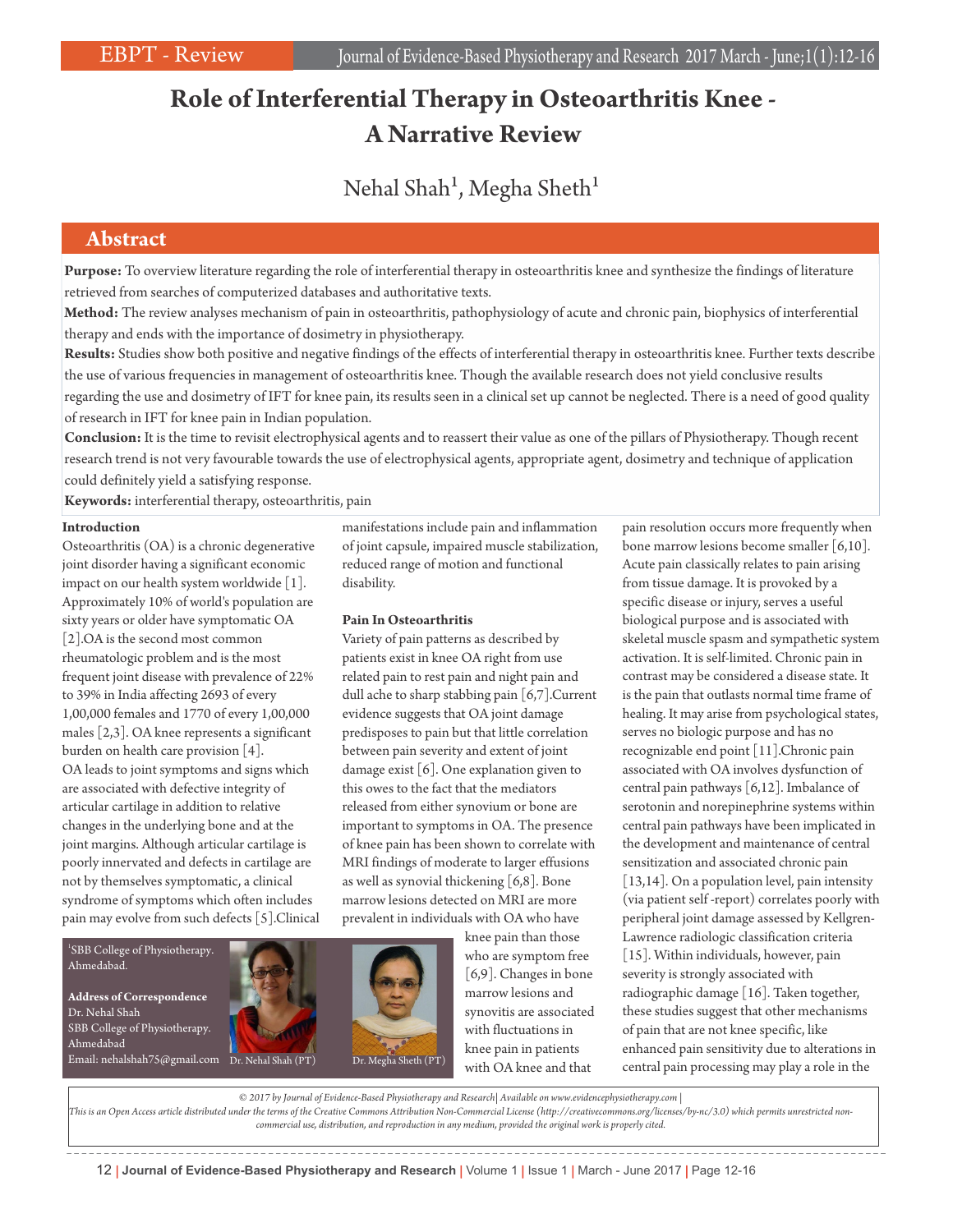Shah N & Sheth M www.evidencephysiotherapy.com



**Figure 1:** Four pole electrode placement for knee pain



**Figure 2:** Four pole method where electrodes placed in direction of ACL



**Figure 3:** Four pole electrode placement for knee pain with quadriceps stimulation

variability of pain severity across individuals.

### **Electrophysical Agents For Pain Relief**

The Royal Chartered Society of Physiotherapy defines Physiotherapy as the four pillars of practice of massage, exercise and movement, electrotherapy and kindred methods of treatment. Somehow with evolving time, electro physical agents have been becoming extinct quoting insufficient or low level evidences available for EPAs. But the

### **Interferential Current Therapy**

The basic principle of IFT is to utilize significant physiological effects of low frequency ( $\lt/$  = 250pps) electrical stimulation of nerves without associated painful perception. The use of IFT is disproportionate to both the volume and quality of published evidence, though it is supported on an anecdotal evidence level and several reviews are indicating overall

| <b>Table 1:</b> Tissues stimulated at various frequencies |                  |                                           |
|-----------------------------------------------------------|------------------|-------------------------------------------|
|                                                           | <b>FREQUENCY</b> | <b>TISSUE STIMULATED</b>                  |
|                                                           | $0-5$ Hz         | Sympathetic nerves                        |
|                                                           | $10-150$ Hz      | Parasympathetic nerves                    |
| ٠                                                         | $10-50$ Hz       | Motor nerves<br>$\boldsymbol{\mathsf{x}}$ |
|                                                           | 90-110 Hz        | Sensory nerves                            |
|                                                           | 130 Hz           | Nociceptive system                        |
|                                                           | $0-10$ Hz        | Unstripped muscles                        |
|                                                           |                  |                                           |

very fact is that patients now a days seek nondrug alternatives for pain relief and that polypharmacy is being increased in recent time to an alarming level. With the advent of recent traits of NSAIDs that claim to be safer over gastrointestinal tracts, these newer group of drugs are shown to be endangering cardiovascular system [17]. In past few years, the scientific evidence behind electro-physical agents is mounting. The Pedro-database contains more than 2300 RCTs with electrophysical agents and half of them have a method score of 6/10 or higher. Hence improved electro-physical agents trial design quality opens for new and more robust conclusions [18].

supportive evidence based especially for pain management [19].

There is an inverse relationship between the frequency with which an electrical current is applied and its depth of penetration. This is accountable to the ohmic and capacitive resistance offered to the current. Lower the frequency of the current more is the resistance applied to encounter and so the current gets absorbed or attenuated superficially giving its effects in the superficial tissues. The skin impedance at 50 Hz is approximately 3200Ω compared to 40  $\Omega$  at a frequency of 400 Hz [20, 21]. This gives IFT a deeper penetration and better perception than transcutaneous electrical nerve stimulation (TENS). Hence

IFT is proposed to give physiological effects in the deeper structures compared to TENS. When two medium frequency currents of slightly different frequencies are set up such that they cross each other by modulation of amplitude, a resultant low frequency is produced which is supposed to be the difference between the two medium frequencies. This resultant low frequency is called beat frequency [20]. By analogy this beat frequency can be considered as a packet full of sine waves perceived as one. A box with hundred sweets inside can be considered as one box instead of calling them hundred sweets. Hence in simple terms and in effects interference mimics low frequency stimulation.

According to Brenda Savage [22], different types of excitable tissue propagate impulses at widely different speeds. This fact combined with differing stimulus duration conclude that for each type of excitable tissue, there is an optimum frequency at which the maximum response will be elicited. Adjusting the beat frequency on IFT equipment will give its physiological effect over that particular tissue. Additionally by setting a variable beat frequency, one can stimulate more than one structure at the same time. The effect of different frequencies on various tissues is given in Table 1.

There has been another school of thought that says that IFT is nothing but applying TENS at a deeper area and that variable beat frequency can avoid nerve accommodation. It is beyond the scope of this article to rationalize these different thoughts. High TENS with frequency between 75-150 Hz is said to be stimulating Aβ fibres which in turn suppresses pain mediated by Aδ and C fibres. This is said to work according to Pain Gate mechanism by Melzack and Wall [23]. According to Brenda Savage [22] 90-100 Hz

13 | **Journal of Evidence-Based Physiotherapy and Research** | Volume 1 | Issue 1 | March - June 2017 | Page 12-16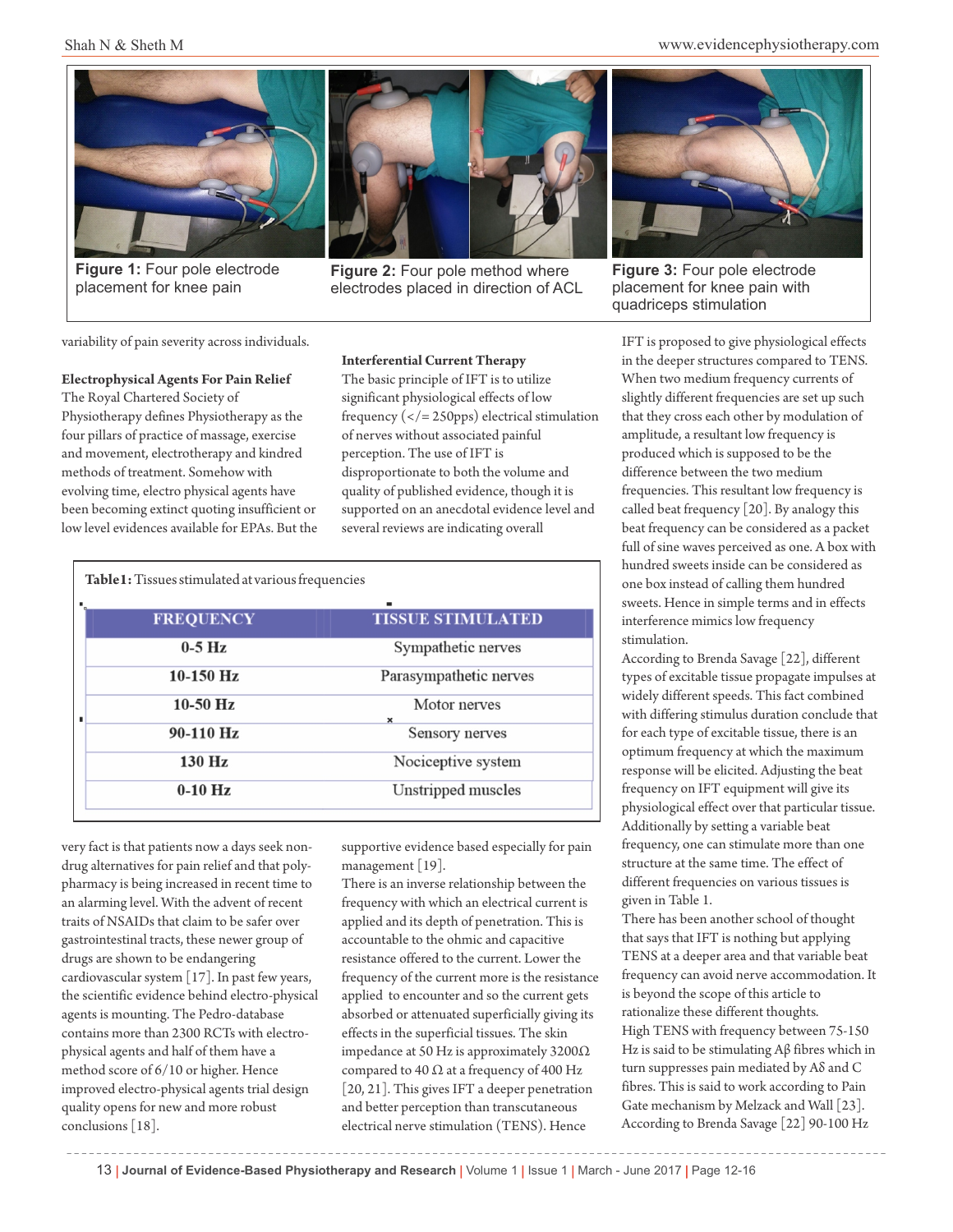

is optimum for sensory nerves and 130 Hz is said to affect the nociceptive system. Logically combining both these thoughts, beat frequency between 90-130 Hz as proposed by Tim Watson [21] can be an effective dosage for acute pain.

Frequency between 1-5 Hz is said to activate opioid mechanisms with release of β endorphin and encephalin and thereby producing analgesia. According to Brenda Savage [22], 0-5 Hz is the optimum frequency for sympathetic fibres. Sympathetic nervous system is an essential trigger of intrinsic opioid analgesia within peripheral injured tissue [24]. So if both the theories are to be followed, logically these frequencies set as beat frequency can be effectively used for relief of chronic pain.

Gundog M et al demonstrated the superiority of the IFC with some advantages on pain and disability outcomes when compared with sham IFC for the management of knee osteoarthritis. It was a randomized and singleblind study on 60 patients diagnosed with knee osteoarthritis. The patients were allocated to three active IFC groups (40, 100, and 180 Hz), and one sham IFC group. However, the effectiveness of different amplitude-modulated frequencies of IFC was not superior when compared with each other [25].

Frequency of 10-25 Hz stimulates reticular formation and blocking of C fibres occurs at a frequency > 50 Hz. Hence combining all these frequencies may give an overall effect on pain as suggested by Brenda Savage. According to her 10-150 Hz stimulates autonomic nervous system resulting in

relaxation of blood vessel wall and hence an increase in blood supply is seen which in turn gives pain relief and reduction of oedema [22]. Working on muscle stimulation frequencies helps maintain muscle power and at the same time this can bring local metabolic and vascular changes and hence reduce oedema. So in all, by the use of IFT, all the structures involved in pain mechanism can be treated with appropriate use of beat frequency. In OA knee, clinically reasoning out the structural impairments and functional affection, cartilage failure leads to inflammatory changes, synovitis with effusion and pain as a result of above structural changes. Pain in turn leads to muscle inhibition, in this case of Quadriceps femoris. This vicious cycle of pain and muscle inhibition further leads to more degeneration and increased abnormal weight bearing to the knee joint. It is usually seen that as pain increases, there is a decrease in the functional ability of the patient.

Application of IFT for knee joint is primarily aimed to reduce pain. In presence of acute inflammation and joint effusion, it is absolutely contraindicated to apply any form of high frequency physical agent. Hence the choice of treatment falls in favour of TENS or IFT. Though the evidences so far are not so promising for IFT but the fact is majority of studies are performed over mechanically induced pain and the mechanism, mediators and effects of IFT may be involved differently in each case. This needs to be evaluated further. Clinical and logical fact states that perception of IFT is better than TENS owing to its frequency bandwidth with low

frequency proposed to be produced over the target tissue. Adjusting variable beat frequency is believed to work on sensory nerves - Aδ and C fibres, oedema reduction, vasodilatation and muscle contraction. A double-blind, randomized, controlled, multicenter trial by Altamaz et al on 203 patients who were given TENS, IFT and SWD, suggest that the use of physical therapy agents in knee OA provided additional benefits in improving pain because

paracetamol intake was significantly higher in the patients who were treated with 3 sham interventions in addition to exercise and education [26].

The dose parameters for acute onset of pain at knee can be adjusted to work on pain gate mechanism with beat frequency adjusted between 90-130 Hz and technique of application selected to 4 pole with knee joint in between the electrodes as shown in figures 1 & 2. Electrode placement should be such that both the channels are perpendicular to each other.

Once the pain reduces, one may start using a broader sweep in order to stimulate motor nerves to improve muscle activation, reduce oedema and improve vasodilatation as discussed earlier and hence beat frequency gradually can be increased up to patient receiving 10-100 Hz rhythmic. It is also said that increasing the variable beat may reduce overall effect at the affected area. To overcome this, treatment time may be increased with initial ten minutes of treatment at 90-130 Hz and then for rest of 10 minutes treatment to be given with variable beat frequency between 10-100 Hz.

In case of chronic pain, which is commonly seen in OA, one may need to enhance opiod mechanism. So the frequency of 2-5 Hz can be used initially followed by introducing variable beat frequency.

Upon introducing muscle stimulation frequencies, the technique of application can be changed and a wider area including the muscle bulk of Quadriceps should be placed in between the electrodes as shown in figure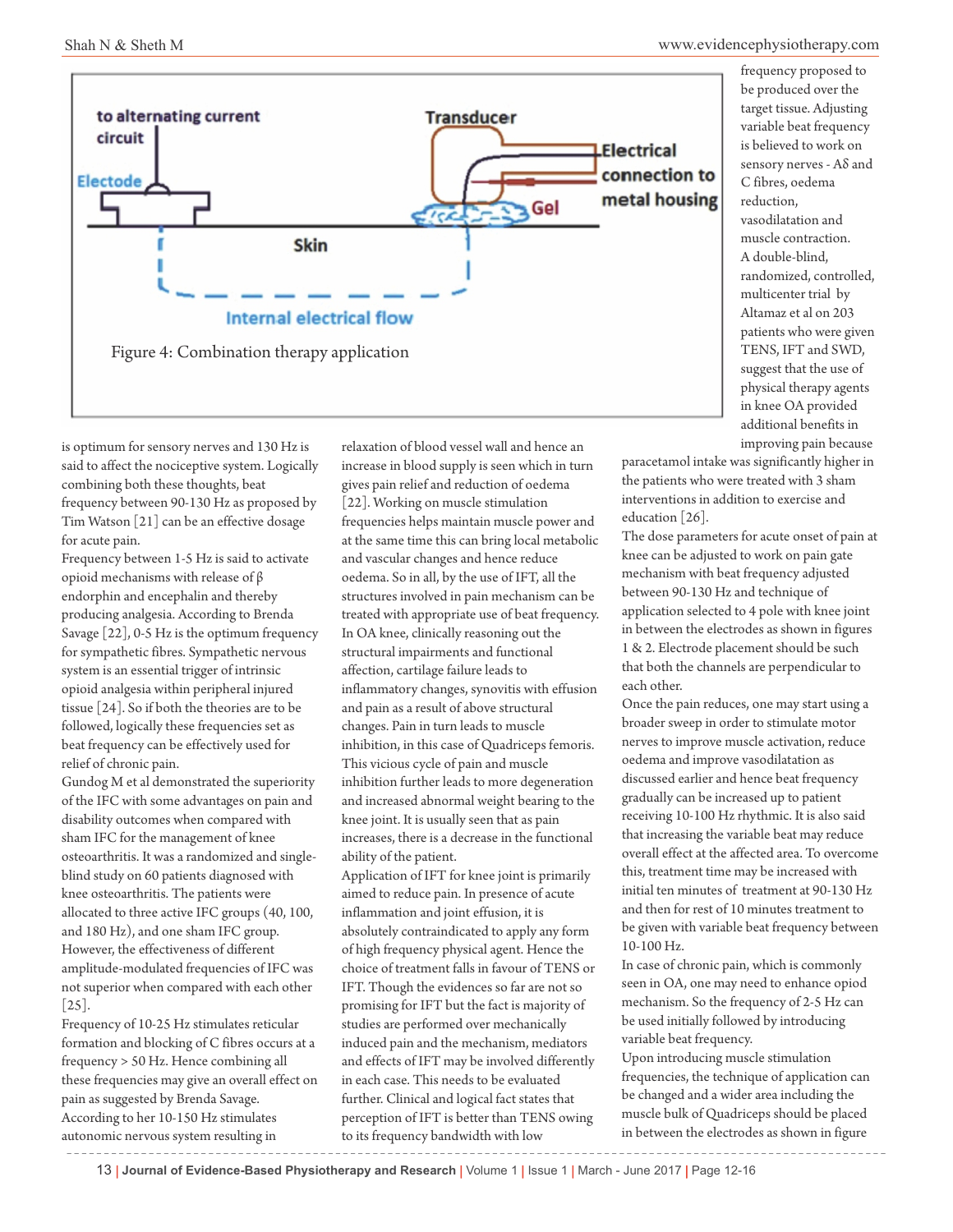3.Scanning vector technique can be introduced to make sure the entire area is treated effectively.

If parameters of IFT are not optimum, improvement may still be seen which is attributable to the placebo effect. More recently combination therapy is being used. Combination of therapeutic Ultrasound (US) with IFT enhances physiological effects of both the modalities. Both modalities are applied over the knee joint at the same time and both are part of the same circuit as shown in figure 4. Dosages of both these modalities are adjusted as per desired effects. US is to be applied over most painful region of the joint (the area overlying the affected aspect of the joint) and IFT electrode to be placed in order to cover the knee joint as a whole. When the pain at knee subsides, knee kinematics will improve which leads to improvement in gait and hence function. It is to be noted that IFT cannot be the sole treatment for OA knee. It works as an adjunct to exercises and is applied in order to reduce pain and facilitate quadriceps action, which in turn will make patient more compliant for exercises.

A recent meta analysis has shown IFC, in conjunction with standard of care, which is therapeutic exercise, is effective in reducing pain and decreasing paracetamol intake in patients with knee osteoarthritis after a month of treatment. The therapeutic regimen of IFC with beat frequency of 80-100Hz for 20 minutes for two to five times a week can also be recommended. It is best to combine physical agents, such as IFC, with exercise in managing pain and improving function in patients with knee osteoarthritis. More studies with a larger sample size, longer treatment and follow up periods may be beneficial for future randomized controlled studies on the effect of IFC on knee pain and function in patients with osteoarthritis [27].

### **Case Studies**

**Case 1**

45 year old housewife came with complaint of

References

knee pain since one month. Pain began suddenly following her journey from USA. She presented with pain which on VAS scale was 5 at rest and 8 on activity. There were signs of joint effusion and pain restricting all her activities of daily living. Radiographs suggested OA knee grade 1. Her primary impairment was pain. She would not cooperate for exercises on day one of her visit if we did not work for pain relief. Her pain intensity suggests that we should treat her with IFT which works on pain relief by pain gate mechanism or working on sensory nerves as per Brenda Savage. Hence she should be treated initially with 4 pole technique with knee joint in the centre. Beat frequency initially placed between 100-130 Hz. Once pain starts subsiding, adding a variable beat frequency to work at different frequencies until one reaches a beat frequency of 10-100 Hz and to enhance the effect of every frequency selection, treatment time may be increased such that for initial few minutes she receives beat frequency 100-130 Hz and the latter half of treatment given with 0-100 Hz beat frequency and while a variable beat frequency added to the treatment, the electrode placement may be changed to include Quadriceps in the field and adding a vector scanning technique. IFT cannot substitute exercise regimen. But exercises may

be started once pain subsides to a tolerable level.

### **Case 2**

Fifty eight year old obese lady came with complaint of pain around knee. By occupation, she was a peon in a government office and had to climb stairs often. Her knee pain on activity was 6 especially during stair climbing over medial tibio-femoral joint and inferior patella-femoral joint. There were audible crepitations present. No swelling was seen apparently. Radiographs suggested OA knee grade 2. To summarize, her problem list included pain and difficulty to work mainly due to pain. This seems to be a simple case to treat wherein the first thing a physiotherapist

would think would be Quadriceps strengthening and proprioceptive and stabilization training. But the most important aspect to treat is pain because that seems to be her primary impairment. Adding IFT over knee to this patient reduced pain as a result of which she co-operated well for exercises which otherwise was difficult for her. She was treated with 4 pole vector electrode technique covering Quadriceps muscle as well and a beat frequency adjusted to 0-100 Hz right from day one of treatment. Rationale of this was she had a chronic or mechanical pain around the joint which was moderate. Pain was because due to degenerative changes, there must be postural alterations, affected arthrokinematics and abnormal kinetics and kinematics during gait. The main aim of her treatment was pain improvement along with Quadriceps muscle activity in order to work on abnormal mechanics.

In both the above cases, though the condition to be treated was OA knee and IFT chosen as the modality of choice, both the patient's clinical presentations were different and dosimetry was selected and progressed accordingly. Furthermore, though the stage of OA in case 2 was worse than case 1, it was the intensity, type and cause of pain that was treated. Case 1 had pain due to a well defined pathology called inflammation and joint effusion and so was treated as per parameters of acute pain, Case 2 had chronic pain, the cause of which could not be defined, though partly attributable to mechanical changes and rest of it attributed to central sensitization mechanism, the dosimetry was selected accordingly.

### **Conclusion**

It is the time to revisit electro-physical agents and to reassert their value as one of the pillars of Physiotherapy. Though recent research trend is not very favourable towards the use of electro-physical agents, appropriate agent, dosimetry and technique of application could definitely yield a satisfying response.

1. Felson DT, Naimark A, Anderson J, Kazis L, Castelli W, Meenam RF. The prevalence of knee osteoarthritis in the elderly. The Framingham Osteoarthritis Study. Arthritis and Rheumatism. 1987;30(8):914-918.

2. Rodgers A, Vaughan P. The world health report. Reducing risks, promoting healthy life, WHO 2002. http://www.who.int/whr/2002/en/whr02\_en.pdf

3. Jansen MJ, Viechtbauer W, Lenssen AF, Hendriks EJM, de Bie RA. Strength training alone, exercise therapy alone, and exercise therapy with passive manual mobilisation each reduce pain and disability in

people with knee osteoarthritis: a systematic review, Journal of Physiotherapy. 2011;57(1):11–20

4. Nath J, Saikia KC. Pathophysiology of knee Osteoarthritis and Importance of Quadriceps Strengthening in Rehabilitation. International Journal of Recent Scientific Research Vol. 6, Issue, 3, pp.3176-3180, March, 2015

5. Altman R, Asch E, Bloch D, Bole G, Borenstein D, Brandt K, Christy W, Cooke TD, Greenwald R, Hochberg M, et al. Development of criteria for the classification and reporting of osteoarthritis.

14 | **Journal of Evidence-Based Physiotherapy and Research** | Volume 1 | Issue 1 | March - June 2017 | Page 12-16